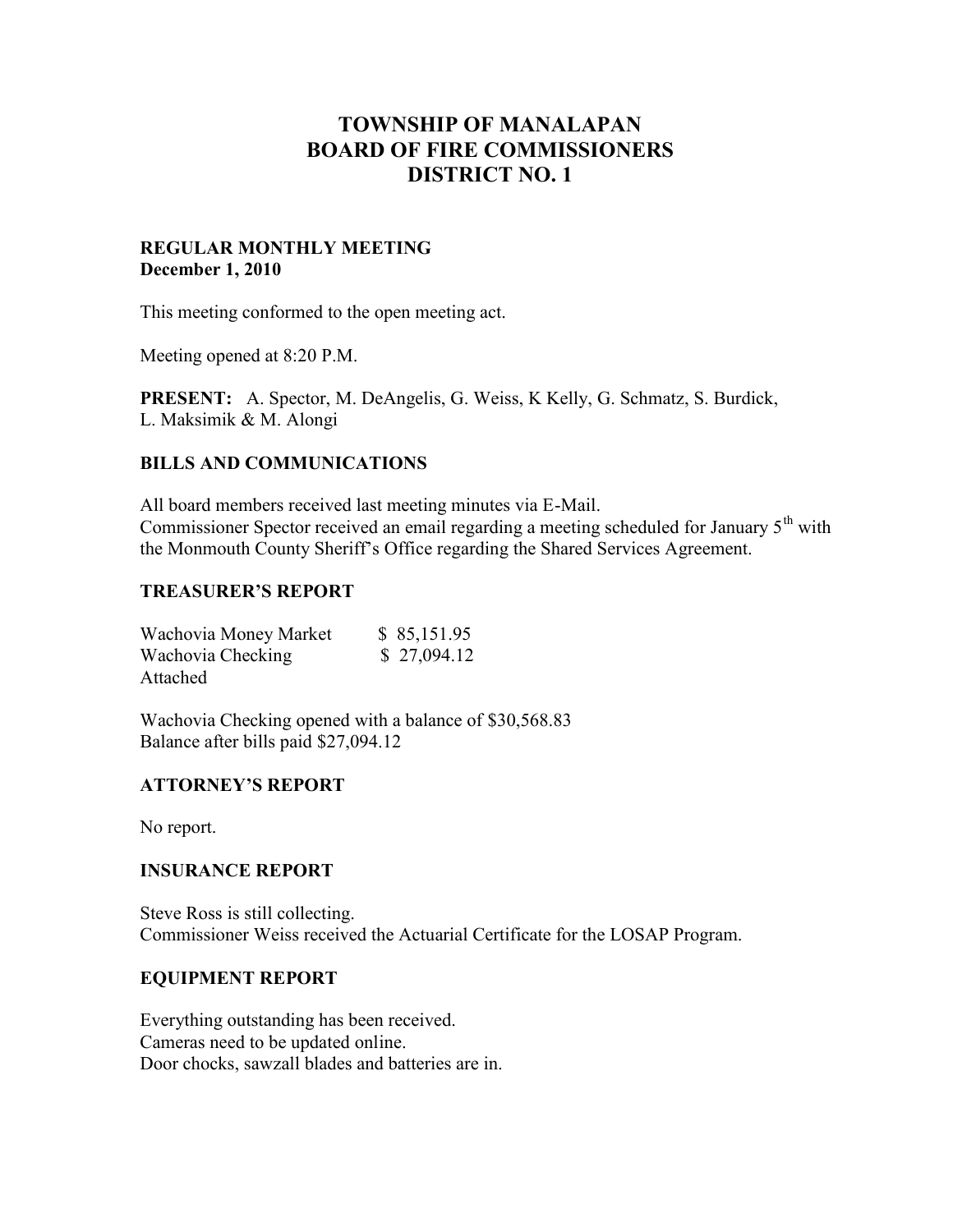# **RADIO REPORT**

Everything is good.

# **CHIEF'S REPORT**

64 calls for the month.

# **TRUCK REPORT**

Everything is operational. 26-1-80 – Chief Burdick is waiting to hear from Pierce about when they are taking this truck. Anticipated date is December  $6<sup>th</sup>$ .

# **ASSOCIATION REPORT**

Construction on new building to start tomorrow. Repairs to Satellite and Main House will be starting soon.

# **TRUSTEES' REPORT**

No report.

#### **OLD BUSINESS**

See attached.

#### **NEW BUSINESS**

Commissioner DeAngelis made a motion to pay all vouchers; this was seconded by Commissioner Kelly. All voted aye.

Commissioner Spector reported on his meeting with John from Pierce regarding a new rescue pumper and handed out some drawings. He asked that everyone get together their "wish lists" of what they would like on the truck before he sets up another meeting.

Commissioner DeAngelis made a motion to move \$10,000 from Contingencies to Truck Operations; this was seconded by Commissioner Kelly. All voted aye.

Commissioner Weiss made a motion not to exceed \$8,500 to have security cameras installed at the Satellite; this was seconded by Commissioner Kelly. All voted aye.

Meeting opened to the public at 9:09 P.M.

A motion was made by Commissioner Spector to adjourn; it was second by Commissioner DeAngelis and all voted aye.